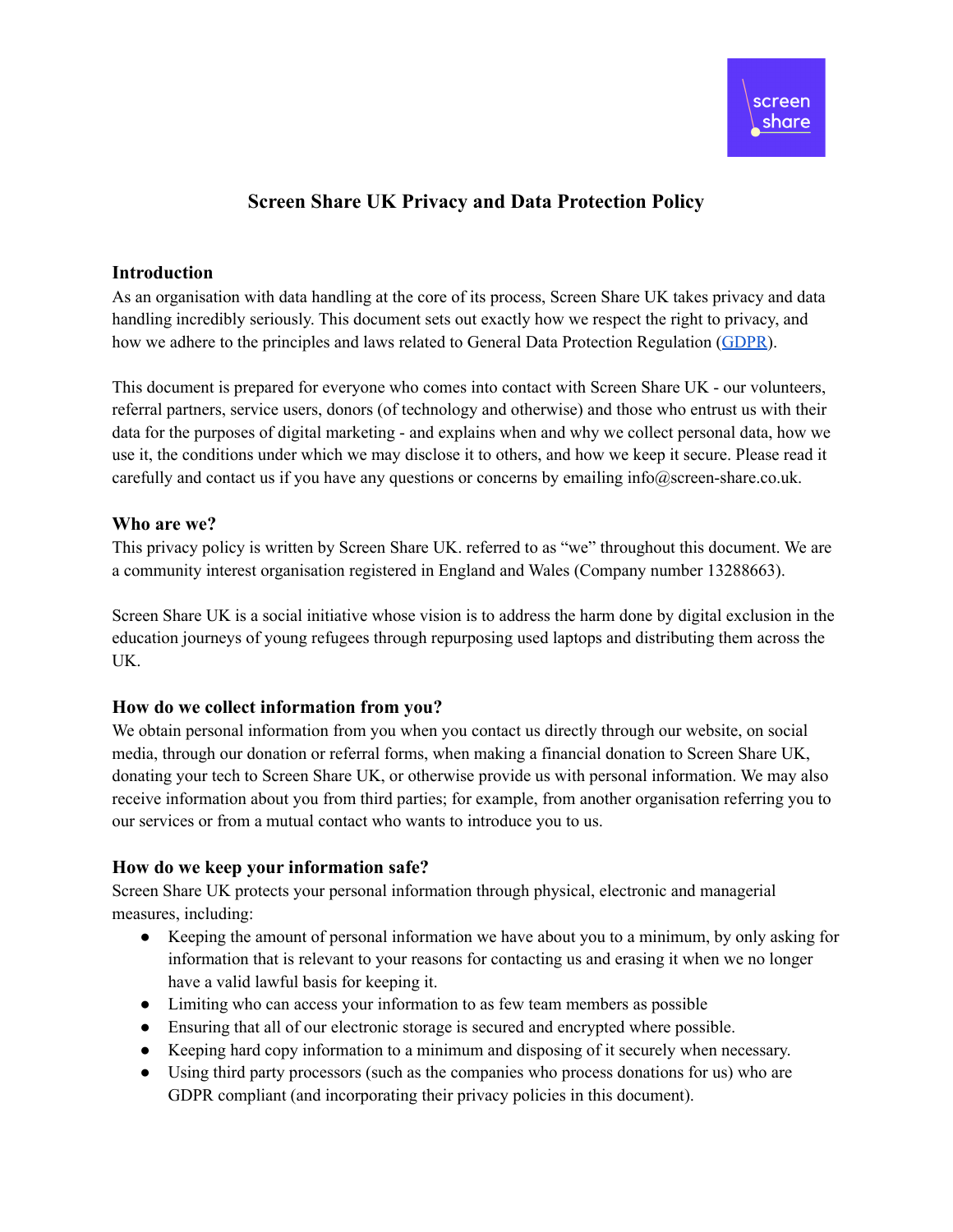

• Training all staff to understand and work in line with our commitment to protecting your data, including asking them to sign a volunteer agreement which adheres to this policy.

## **What type of information is collected from you?**

**Technology Donor:** The personal data we collect from you as a donor of technology, such as a laptop or a tablet, may include your name, address (when collecting a laptop), email address, and phone number. We may also collect information about the specification of your donation – including its make and model – in order to assess its suitability for our donation recipients. When you visit our website, we may collect information such as your IP address. We do not intentionally or knowingly collect sensitive personal data (as per GDPR) from donors and we ask that you do not seek to do so. If you intentionally or inadvertently provide such data to us, through a device donation or otherwise, it will be processed according to the GDPR and the DPA 2018.

We will also receive any data which you have retained on your device. We strongly recommend that donors remove any data from their device before they donate it. If you choose not to wipe it of personal data or remove any hardware which can hold data before you donate it, we will wipe it to factory settings upon receipt and then destroy it through one of our technology partners, who are fully accredited and provide certificates of destruction. You agree to entrust us with the data on your device in the interim by selecting 'Yes' to the waiver release notice when you submit the form to <u>[donate](https://docs.google.com/forms/d/e/1FAIpQLSeKk9rJCTaKNHJmtRHqgmRFp5KsYd7tOmKPyJm14z9WgXeDkg/viewform?usp=send_form) your laptop</u>. All care is taken to protect any data you have decided to retain on your donated devices.

You can read more about how we suggest you manage your data, the partners we use and our process in Appendix 1 (see below). All of our technology partners are verified and have accreditation and certification of ISO14001, ISO27001 and ADISA.

**Volunteer:** The personal data we collect from you as a volunteer may include your CV, employment history, DBS, contact details or home address. People who are interested in volunteering with us are invited to complete an enquiry form. The form asks for personal information including your name, contact details, age and geographical location. We use the information to assess the suitability (such as skill set and geographical location) of potential volunteers for a mentoring role. The information will be kept for 3 years after the date of submission and will be used only within Screen Share UK. Your information will not be shared externally (unless, for example, to arrange a collection or drop-off a donation, in which case we may share your contact details or location with your consent).

**Financial Supporter** The personal data we collect from you as a supporter may include your email address, social media handles, phone number. Your bank details will be collected and stored by the third-party platforms we use (eg. Paypal, JustGiving, GoFundMe) and their privacy policies are listed below.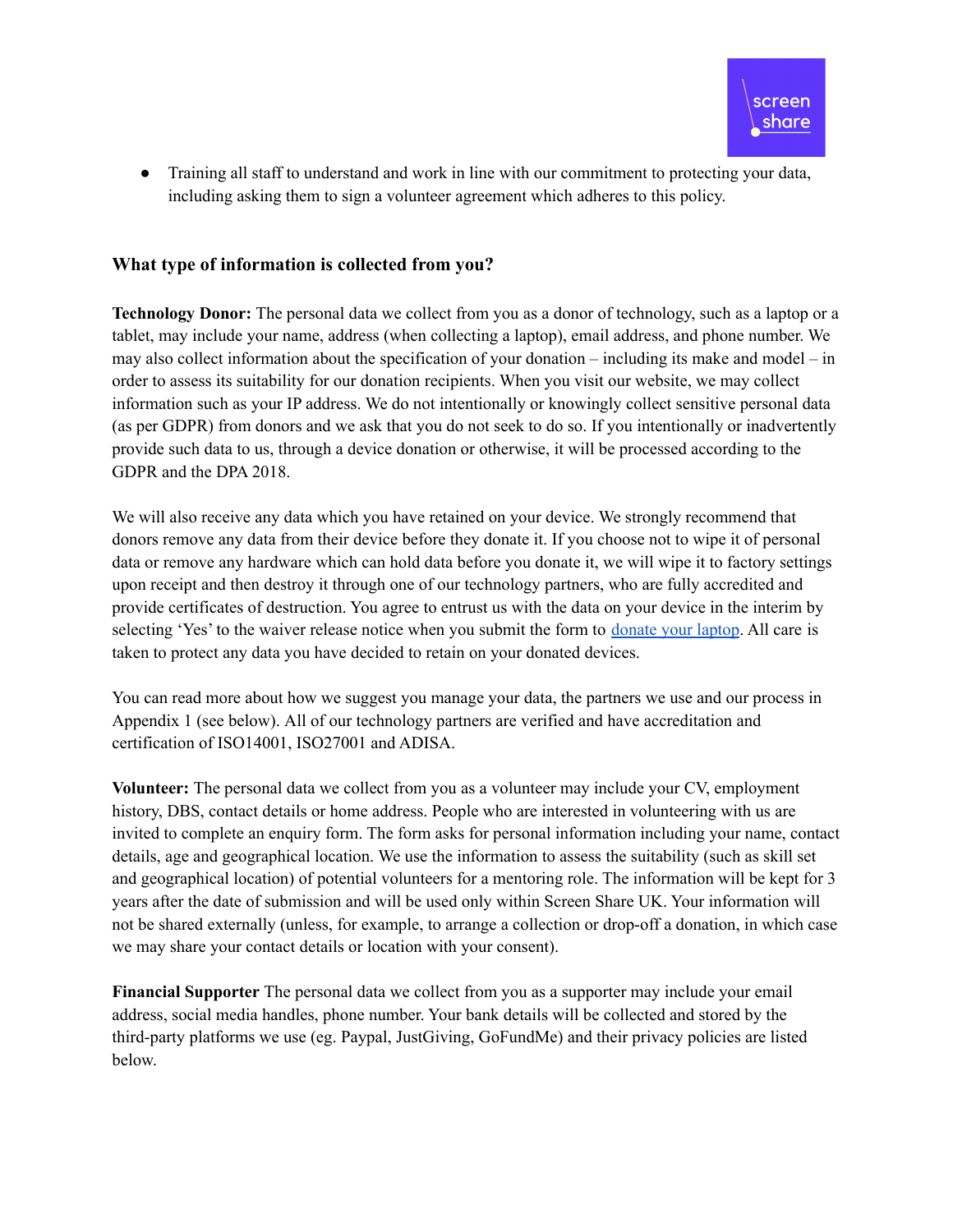

**Referral Partner:** The data we may collect from you may include the name, location, contact details for your organisation. By referring an individual or household to our services, we will also be collecting your referral's name, postal address, telephone number, email address, age, skills, living circumstances and other relevant information you want to share.

**Service User:** If you self-refer and request technology or training from us, we may collect personal data such as your name, age, immigration status, employment/education status, email address, phone number, home address. At every stage of our interactions with you, we only ask for information that is relevant to give you the help you need. You do not have to give us any personal data if you don't want to. We won't share your information with anyone without informing you or seeking your permission, unless we are required to do so by law or for your own protection.

#### **How do we use your personal data?**

We will use your personal information:

- to provide you with the information, services or training information you have requested;
- to deliver our services to any individuals you may have referred to us;
- To deliver our services to you as an individual if you have self-referred to us;
- to create a record in our database for you if you register to stay in contact with us;
- for administration purposes;
- to further our charitable aims, including for fundraising activities if you consent to receive them.
- for the establishment, exercising, or defence of legal claims, or for the potential establishment, exercising, or defence of legal claims;

## **How long do we keep your data?**

We keep our retention periods for personal information under review. We are legally required to hold some types of information to fulfil our statutory obligations. We will hold your personal information on our systems for as long as is necessary for the relevant activity, or as long as is set out in any relevant contract or agreement you hold with us. We routinely update our data to ensure those who are not engaged in our work are removed.

#### **Who has access to your information?**

We will not share your personal information with any third parties for them to use for their own marketing purposes. However, we may disclose your personal data if required to do so by law. We may share your information across our team of volunteers; for example, we may share your address with a Runner volunteer to pick up your donation. We hold this data only for the purposes intended and agreed.

#### **Who do we share your data with?**

When we use a third party processor, for example Mailchimp or Survey Monkey, your personal data may be transferred outside the European Economic Area (EEA). It will only be transferred to countries that have been identified as providing adequate protection for EEA data (like New Zealand), or to a third party where we have approved transfer mechanisms in place to protect your personal data, for example by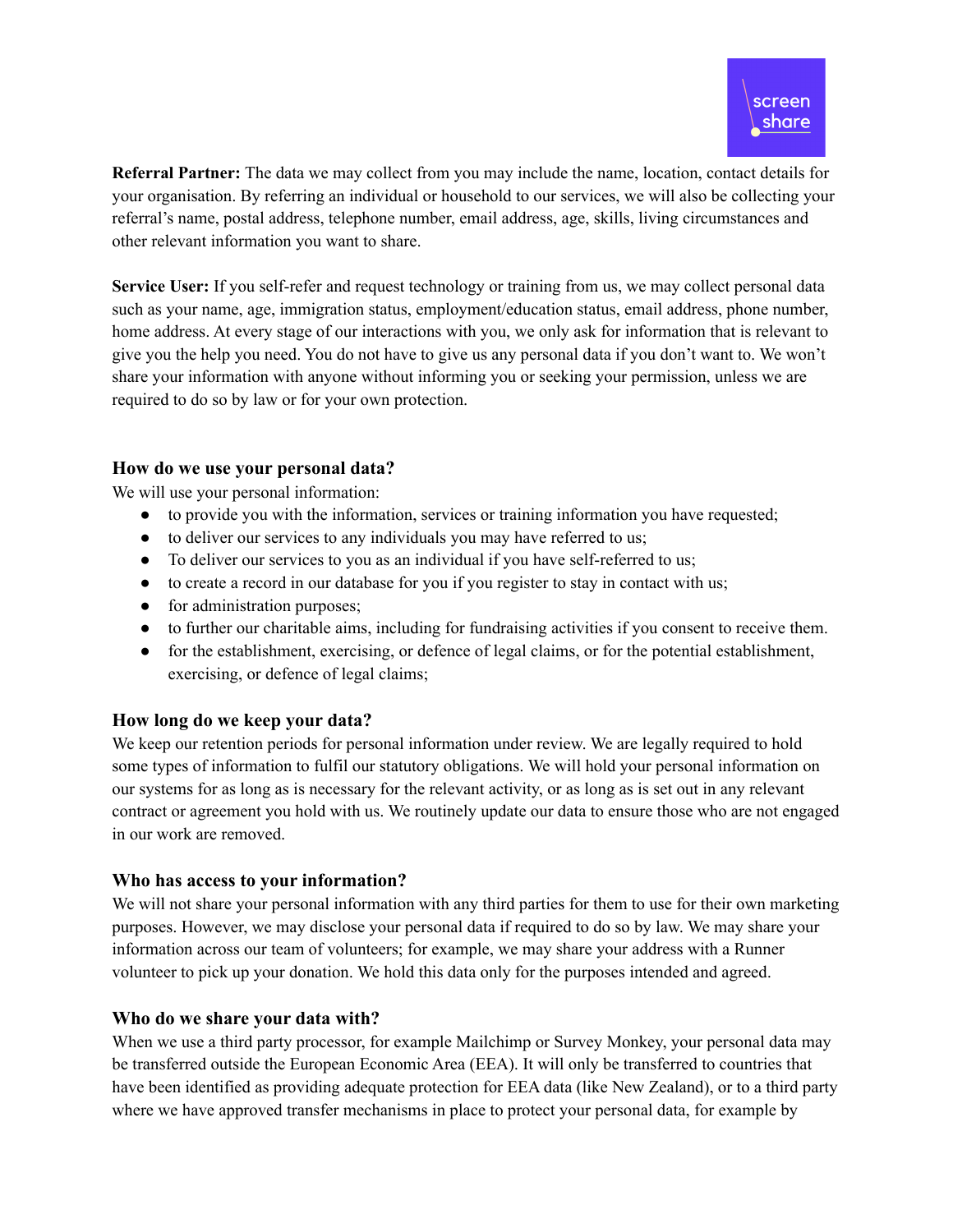

entering into the European Commission's Standard Contractual Clauses, or by ensuring the entity is Privacy Shield certified (for transfers to US-based third parties). For further information please contact us.

We also use the following third-party platforms – whose relevant Privacy Policies, which are included below, are hereby incorporated by reference – for administrative purposes:

**MailChimp:** Our mailing list is managed by Mailchimp who process and store the personal data you have provided. Click [here](https://mailchimp.com/legal/privacy/?_ga=2.222755356.687496531.1522761309-506108615.1510676138&_gac=1.45426704.1522415078.EAIaIQobChMIo5bagY6U2gIV6pPtCh0bQwbMEAAYASAAEgJR6PD_BwE) to read Mailchimp's privacy policy. You will remain on the mailing list until you unsubscribe. You can unsubscribe by clicking 'unsubscribe' at the footer of one of our emails, or by contacting our privacy team.

**Google Suite:** We use the Google Suite of products generally for file storage and management of our organisational documentation. We do all back office administrative work here including receiving requests for support, organising donations and managing queries. You can see their privacy policy [here](https://policies.google.com/privacy?hl=en-US).

**Google Analytics:** When you visit our website, we use Google Analytics to allow us to track how popular our site is and to record visitor trends over time. This enables us to improve the way we communicate about our work. Google Analytics uses cookies, which are stored on users' computers, to generate statistical information. The information collected through cookies is not personally identifiable and is stored by Google. Google Analytics will automatically delete user and event data that is older than 26 months. Click [here](https://support.google.com/analytics/answer/4597324) to see their privacy policy.

Wix.com: We use Wix.com as our domain provider, you can see their privacy policy [here.](https://www.wix.com/about/privacy)

**Ascend by Wix:** If you use our 'Send a message' chat box on our website, we ask for your name and contact details and use this information to respond to your enquiry. As a function of Wix, Ascend uses the same privacy policy as Wix. Click [here](https://www.wix.com/about/privacy) to view it.

#### **Financial Donation Third-Parties:**

When you donate to Screen Share UK by direct bank transfer, cheque or cash, we collect your information to process your donation, claim gift aid (where applicable) and thank you. When you donate to us through our website or another website, your data will be processed by other companies on our behalf. Those companies will share your information (such as name, financial information and contact details) with us. These companies are:

**GoFundMe:** an online portal and service for individual donors and people organising fundraising events for us. Click [here](https://www.gofundme.com/privacy) to read GoFundMe's privacy policy.

**DonorBox**: an online portal and service used by third sector organisations in the UK, Europe and the US. based in the UK. Click [here](https://donorbox.org/privacy) to read DonorBox's privacy policy.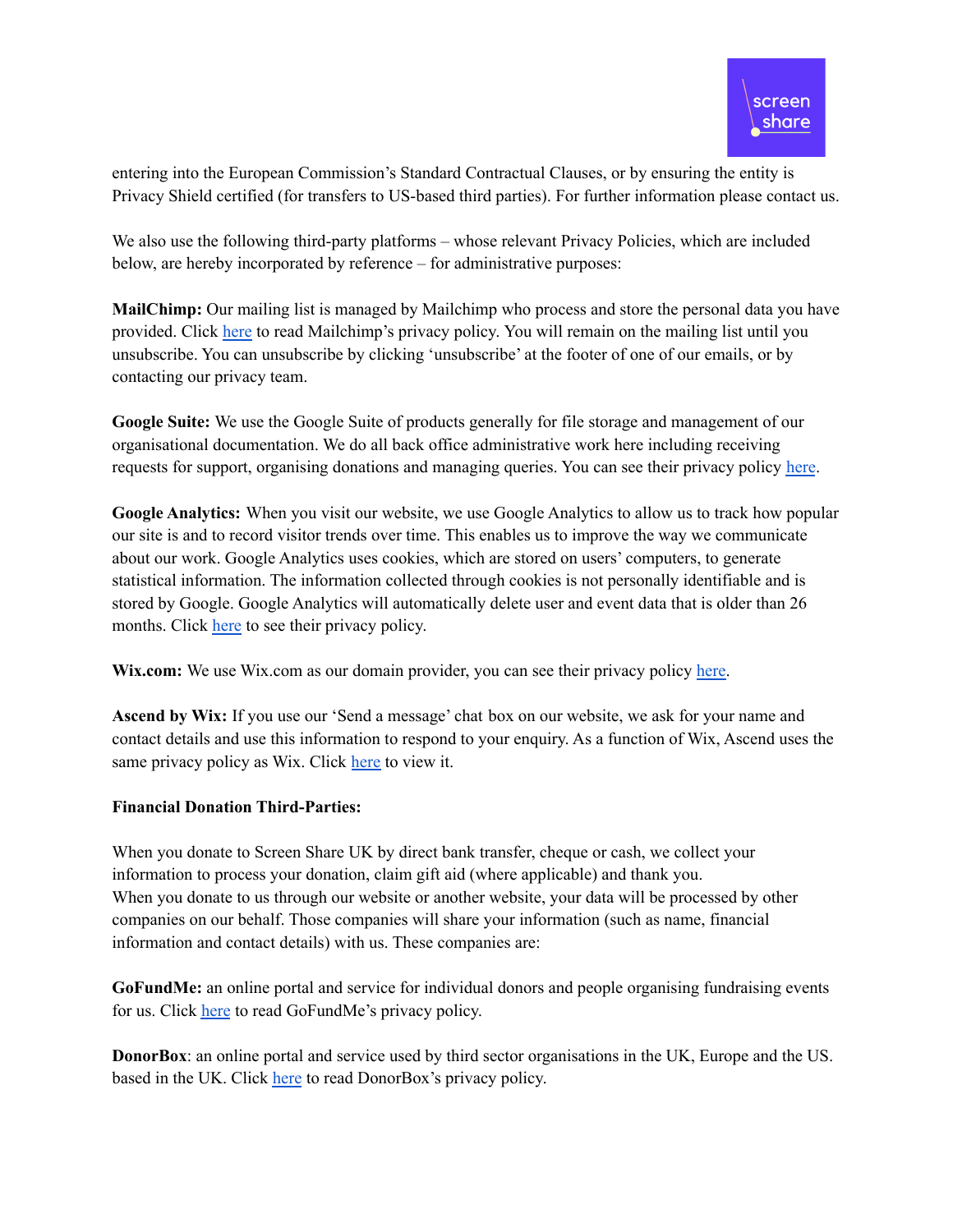**Starling Bank**: an online bank based in the UK. Click [here](https://www.starlingbank.com/legal/privacy-notice/) to read Starling's privacy policy.

We compile reports of all donations received through these different mechanisms. If you choose to donate anonymously, we will not have any of your personal details. We will only know the date and amount of your donation. If you have donated through our website or another website, we may receive a personal identity number which would enable the other company to answer any particular questions about your gift.

If you donate to us by direct bank transfer, we may ask if your donation is eligible for Gift Aid and collect your details. If you give permission for us to get in touch with you when you donate through our website or another website, we will share our full privacy notice with you when we thank you for your gift. At this stage, we also give you the opportunity to sign up for our email newsletter and/or to receive bespoke emails. We will only use the information you give us at the point of your donation to contact you again (for example about events and further opportunities to support our work) if you give us your consent. You can choose to stop hearing from us at any point by contacting us.

#### **Social Media Platforms:**

Screen Share UK has accounts on social media sites, through which people can follow us, like and share information we post, access our website and get in touch with our team.

These include: Facebook: [\(ScreenshareUK](https://www.facebook.com/ScreenshareUK)). Click [here](https://www.facebook.com/privacy/explanation) to read Facebook's privacy policy. **Instagram:** (*[@screenshareuk](https://www.instagram.com/screenshareuk/?hl=en)*). Click [here](https://help.instagram.com/155833707900388) to read Instagram's privacy policy. **Twitter:** (@[screenshareuk](https://twitter.com/screenshareuk)). Click [here](https://twitter.com/en/privacy) to read Twitter's privacy policy. LinkedIn: [\(ScreenShareUK\)](https://uk.linkedin.com/company/screen-share-uk?trk=public_profile_topcard-current-company). Click [here](https://www.linkedin.com/legal/privacy-policy) to read LinkedIn's privacy policy.

Your personal information is held by these websites and we can only access the information that you have chosen to make publicly available. These social media platforms enable us to contact you directly and you can change your settings on these platforms at any time. Please refer to their privacy policies for more details.

#### **Your choices**

In accordance with GDPR, you have a number of rights under data protection law, including the right to data portability (obtaining and reusing your own data), the right to be informed, to access, to restrict processing, to object, to rectify and to erase your personal data. The accuracy of your information is important to us and you have a choice whether or not you wish to receive information from us. Find out more about your rights here.

If you do not want to receive communications from us about our work, events, surveys, and other information which we think you might be interested in, you can unsubscribe or unfollow on each of the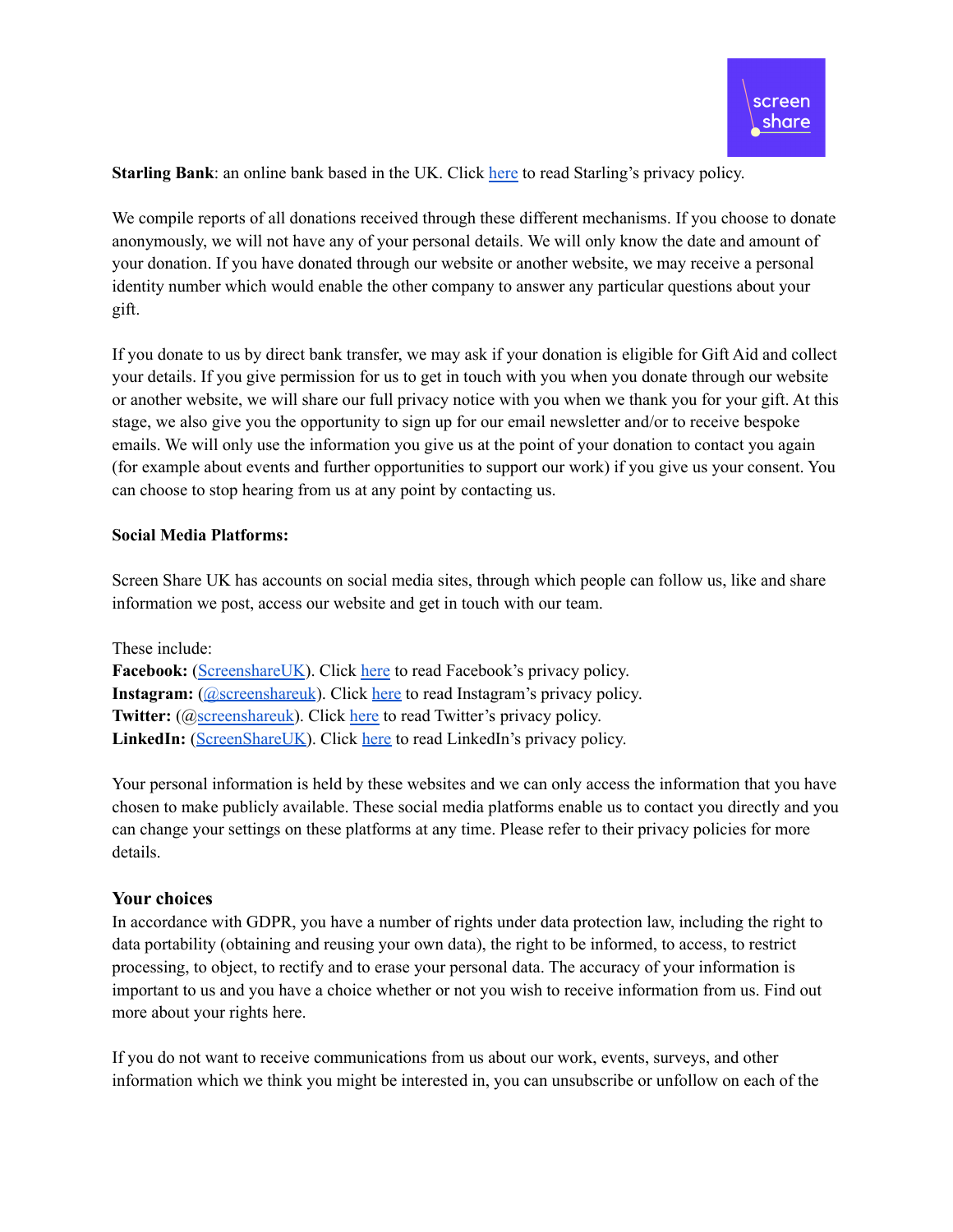

communications themselves, with or without giving a reason. Alternatively, please send an email to info@screen-share.co.uk.

## **If you would like to exercise any of your rights under data protection law, if you change email** address or any of the other information we hold is inaccurate or out of date, please email us at **info@screen-share.co.uk.**

If you are concerned about the way we have collected and used your personal data, please contact us – we will do our best to help. If you are unhappy with how we have handled your personal data, you have the right to contact the Information [Commissioner's](https://ico.org.uk/your-data-matters/) Office in the UK.

## **Security precautions in place to protect the loss, misuse or alteration of your information**

When you give us personal information, we take steps to ensure that it is treated securely. Non-sensitive details (your email address etc.) are transmitted normally over the internet, and this can never be guaranteed to be 100% secure. As a result, while we aim to protect your personal information, we cannot guarantee the security of any information you give us, and you do so at your own risk. Once we receive your information, we make our best effort to ensure its security on our systems.

## **Your consent**

By providing us with your personal data, you consent to the collection and use of this information in accordance with the purposes described above and this privacy statement.

## **Right of access**

You have the right to ask for a copy of the information we hold about you and to have any inaccuracies in your information corrected. If you wish to do this, please contact us at  $info@screen-share.co.uk$ 

## **Other people's information**

If you provide us with someone else's personal details (for example when you refer an individual to our services or recommend we get in touch with an individual or organisation who may be interested in hearing more about our activities) you must make sure that you have that person's consent to provide us with their details, particularly if you're giving us sensitive information about them.

#### **Changes**

If your personal details change, please help us to keep your information up to date by notifying us at the above address.

We may change the terms of this privacy statement in the future. If we do so, we will post the changes here so please check from time to time. By continuing to use our websites you will be deemed to have accepted such changes.

## **Review of this Privacy Notice**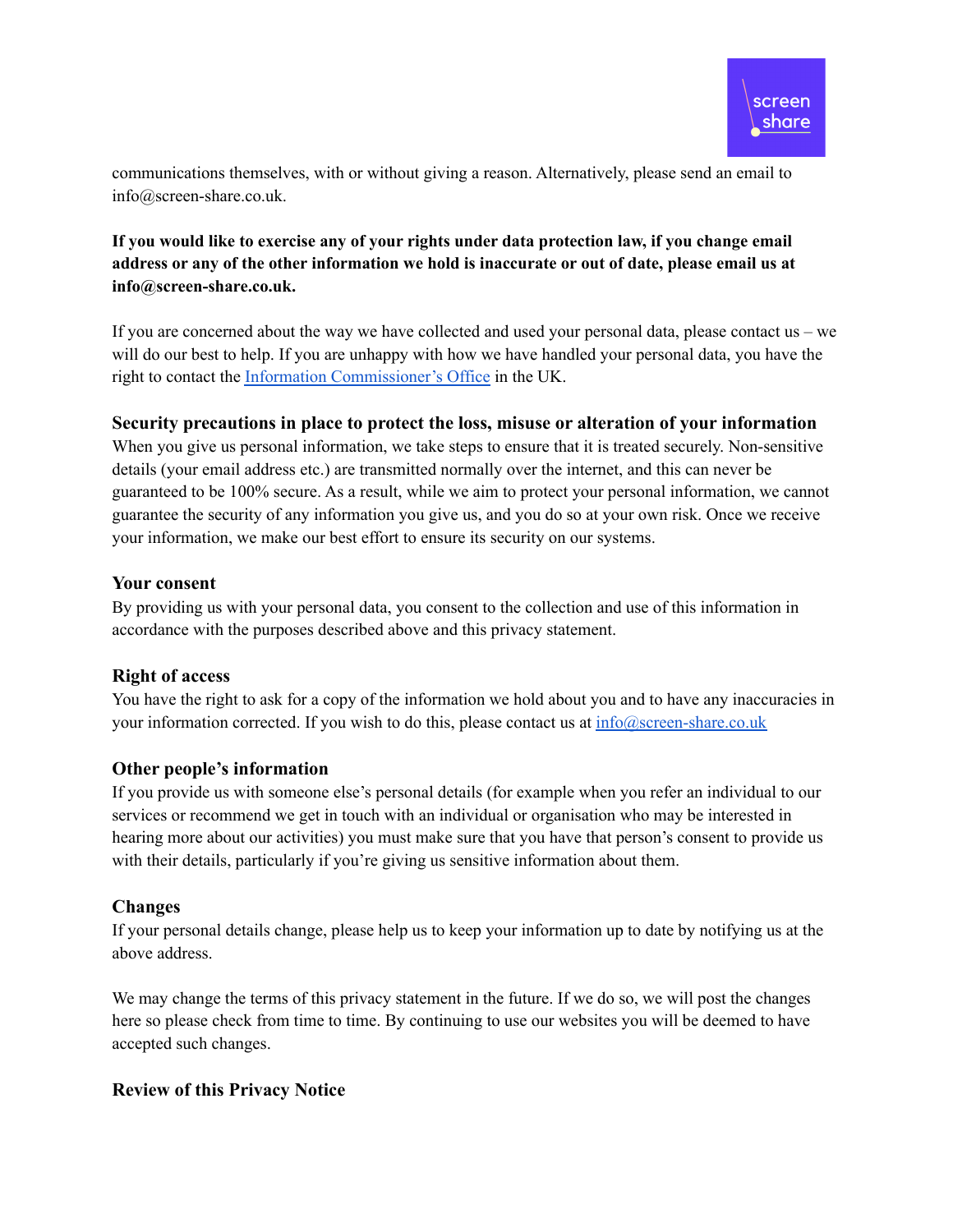We keep this Notice under annual review. If we plan to use personal data for a new purpose, we will update our privacy policy. If you have given us your email address, we will tell you about the changes.

This Notice was last updated in **May 2022** and is due to be reviewed in **June 2023**.

# **Appendix 1**

# **What happens to the data on my devices?**

One of the reasons we established Screen Share was because of the nervousness of corporations and individuals in managing their data in the context of tech disposal. Screen Share takes data safety incredibly seriously and is committed to offering honest, clear and tailored data management advice to donors in order to facilitate their donation.

Screen Share is a charity which refurbishes technological devices for refugees. This means our expertise is in adding value to used devices, and matching young refugees with those devices. Because our expertise is not in data destruction, we are not currently registered with the Information Commissioner Office. For this reason, we strongly encourage all donors to physically remove or make their data digitally inaccessible on their devices before they donate them. They can do this by restoring the device to factory settings - [instructions](https://www.screen-share.co.uk/wipe-your-laptop) for which are available on our website - or physically removing the hard drive on which the data is stored and destroying them themselves. Most of our corporate partners donate devices having removed the hard drives therefrom.

In the event that donors do not have the capacity to destroy or wipe hard drives themselves, we encourage them to use the services of one of our tech partners. Our primary partner is ToRecycle, whose destruction process meets or exceeds many internationally recognised standards including the Communications Electronics Security Group (CESG) Commercial Product Assurance (CPA), NATO CONFIDENTIAL, NATO RESTRICTED, NATO SECRET and COSMIC TOP SECRET, Defence INFOSEC Product Co-Operation Group UK (DIPCOG) and exceeding standards provided by the USA Department of Defense. A data destruction certificate is provided at the end of the process and a duty of care notification is issued during it.

Some of our corporate partners have also used [Shred-It](https://www.shredit.co.uk/en-gb/secure-shredding-services/hard-drive-destruction). Shred-it has [comprehensive](https://www.shredit.co.uk/en-gb/about/social-responsibility/policies-and-positions) accreditation, provides a secure chain of custody at every touchpoint and issues a certificate of destruction after each service.

Whichever partner a donor uses, the safest and most secure way to protect their data is to remove the hard drives themselves and destroy them through either of these partners. In the event that donors would prefer not to remove hard drives themselves/ wipe the data from the devices/ arrange for one of our partners to